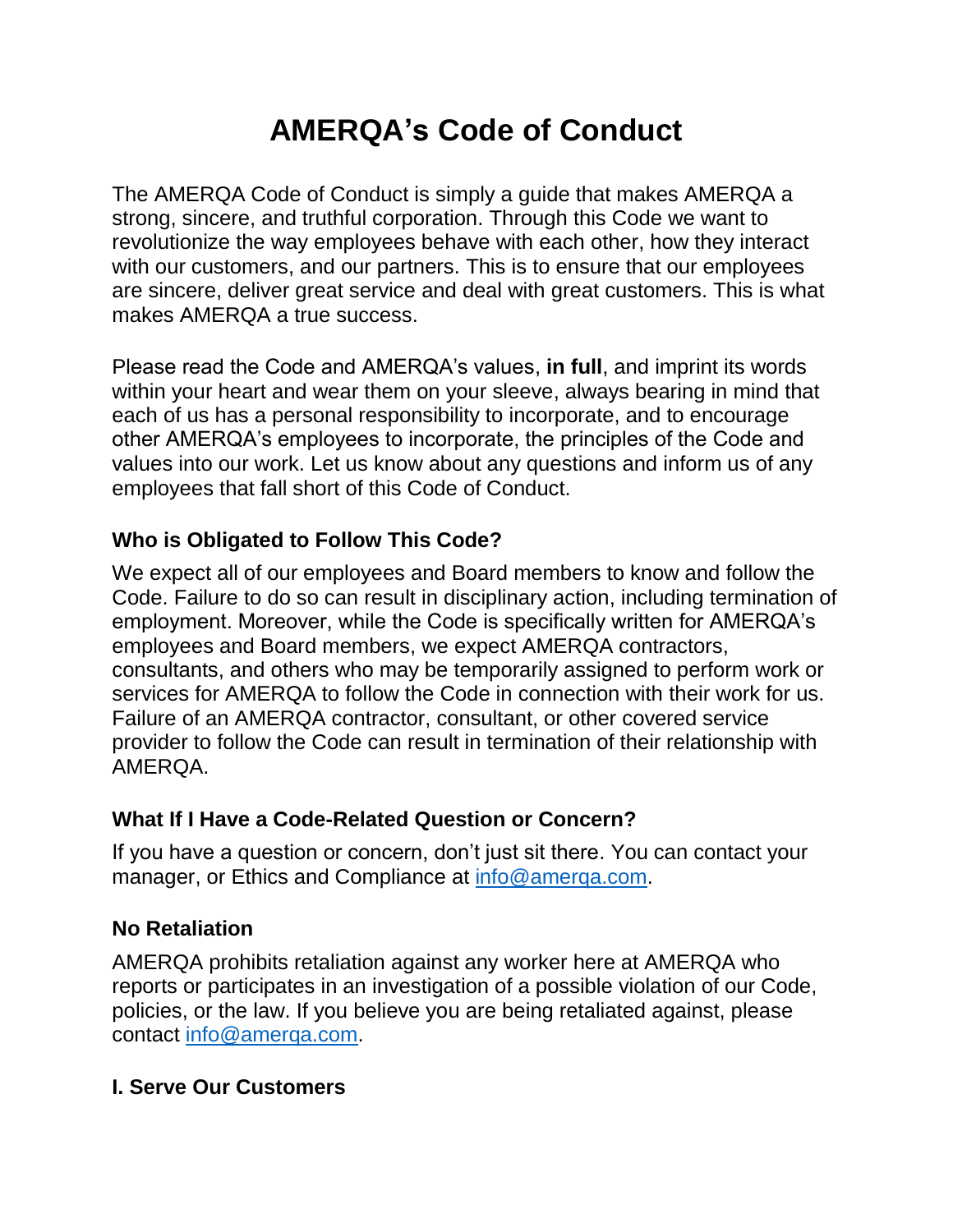Our customers value AMERQA not only because we deliver great products and services, but because we hold ourselves to a higher standard in how we treat customers and operate more generally. Keeping the following principles in mind will help us to maintain that high standard:

#### **1. Integrity**

Our reputation as a company that our customers can trust is our most valuable asset, and it is up to all of us to make sure that we continually earn that trust. All of our communications and other interactions with our customers should increase their trust in us.

#### **2. Usefulness**

Our products, features, and services should make AMERQA more useful for all our customers. We have many different types of customers, from individuals to large businesses, but one guiding principle: "Is what we are offering useful?"

## **3. Privacy, Security, and Freedom of Expression**

Always remember that we are asking customers to trust us with their personal information. Preserving that trust requires that each of us respect and protect the privacy and security of that information. Our security procedures strictly limit access to and use of customers' personal information and require that each of us take measures to protect user data from unauthorized access. Know your responsibilities under these procedures, and collect, use, and access user personal information only as authorized by our Security Policies, our Privacy Policies, and applicable data protection laws.

AMERQA is committed to advancing privacy and freedom of expression for our customers around the world. Where user privacy and freedom of expression face government challenges, we seek to implement internationally recognized standards that respect those rights as we develop products, do business in diverse markets, and respond to government requests to access user information or remove user content. Contact Ethics and Compliance at [info@amerqa.com](mailto:info@amerqa.com) if you have questions on implementing these standards in connection with what you do at AMERQA.

#### **4. Responsiveness**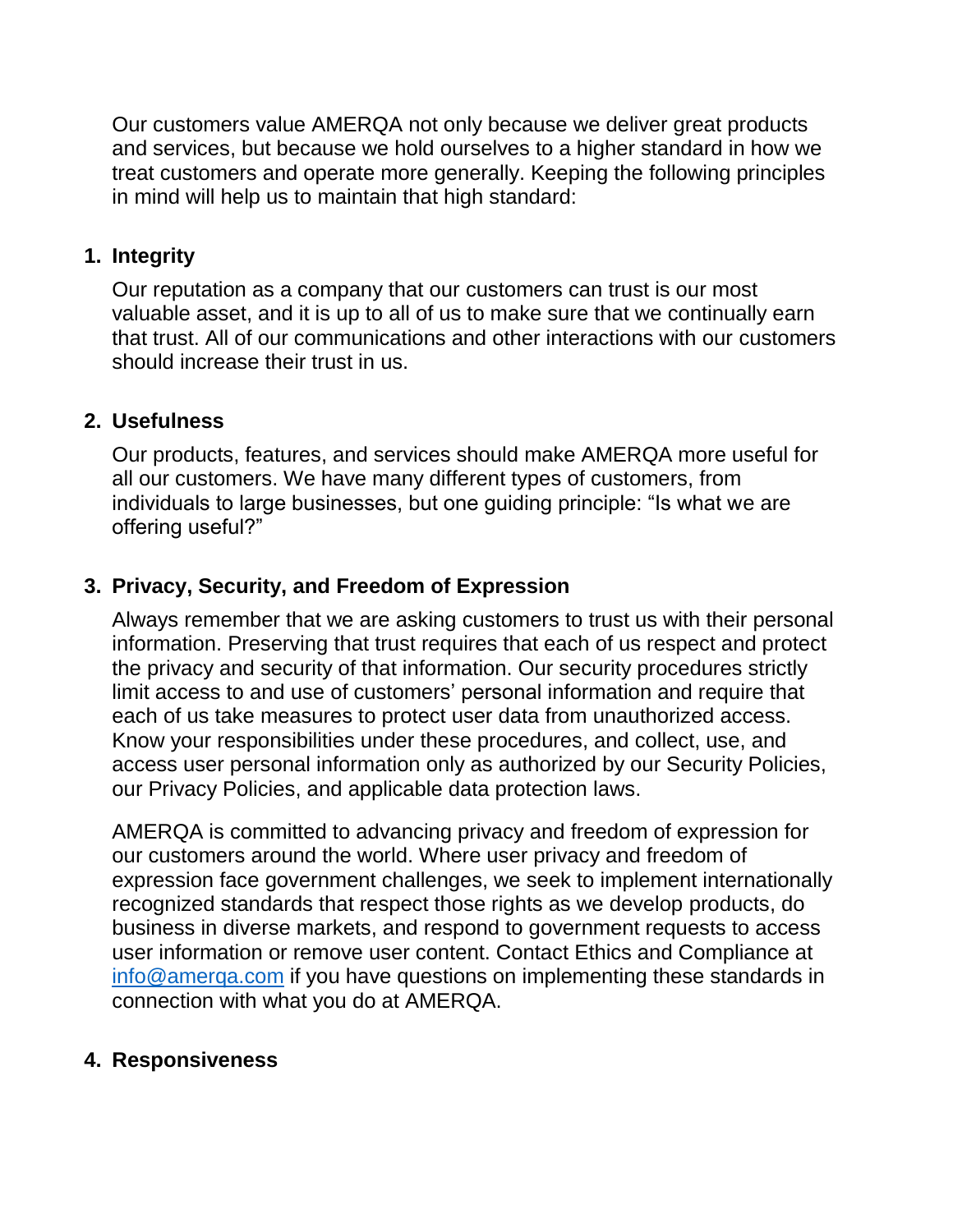We respond to all feedback we get from our customers, whether questions, problems, or compliments. If something is broken, we fix it.

#### **5. Don't Hesitate to Act**

Any time you feel our customers aren't being well-served, don't be bashful let someone in the company know about it. Continually improving our products and services is important to all of us.

# **II. Love and Help Each Other**

We are committed to a supportive work environment, where employees have the opportunity to reach their fullest potential. AMERQA's employees are expected to do their utmost to create a workplace culture that is free of harassment, intimidation, bias, and unlawful discrimination.

## **1. Workplace Safety**

We are committed to a violence-free work environment, and we will not tolerate any level of violence or the threat of violence in the workplace. Under no circumstances should anyone bring a weapon to work. If you become aware of a violation of this policy, you should report it to Human Resources immediately. In case of potential violence, contact AMERQA Security.

#### **2. Fair Employment**

Employment here is based solely upon individual merit and qualifications directly related to professional competence. We strictly prohibit unlawful discrimination or harassment on the basis of race, color, religion, veteran status, national origin, ancestry, pregnancy status, sex, gender identity or expression, age, marital status, mental or physical disability, medical condition, sexual orientation, or any other characteristics protected by law. We also make all reasonable accommodations to meet our obligations under laws protecting the rights of the disabled.

you to immediately report the incident to your supervisor, Human Resources or both. Similarly, supervisors and managers who learn of any such incident should immediately report it to Human Resources. HR will promptly and thoroughly investigate any complaints and take appropriate action.

# **3. Drugs and Alcohol**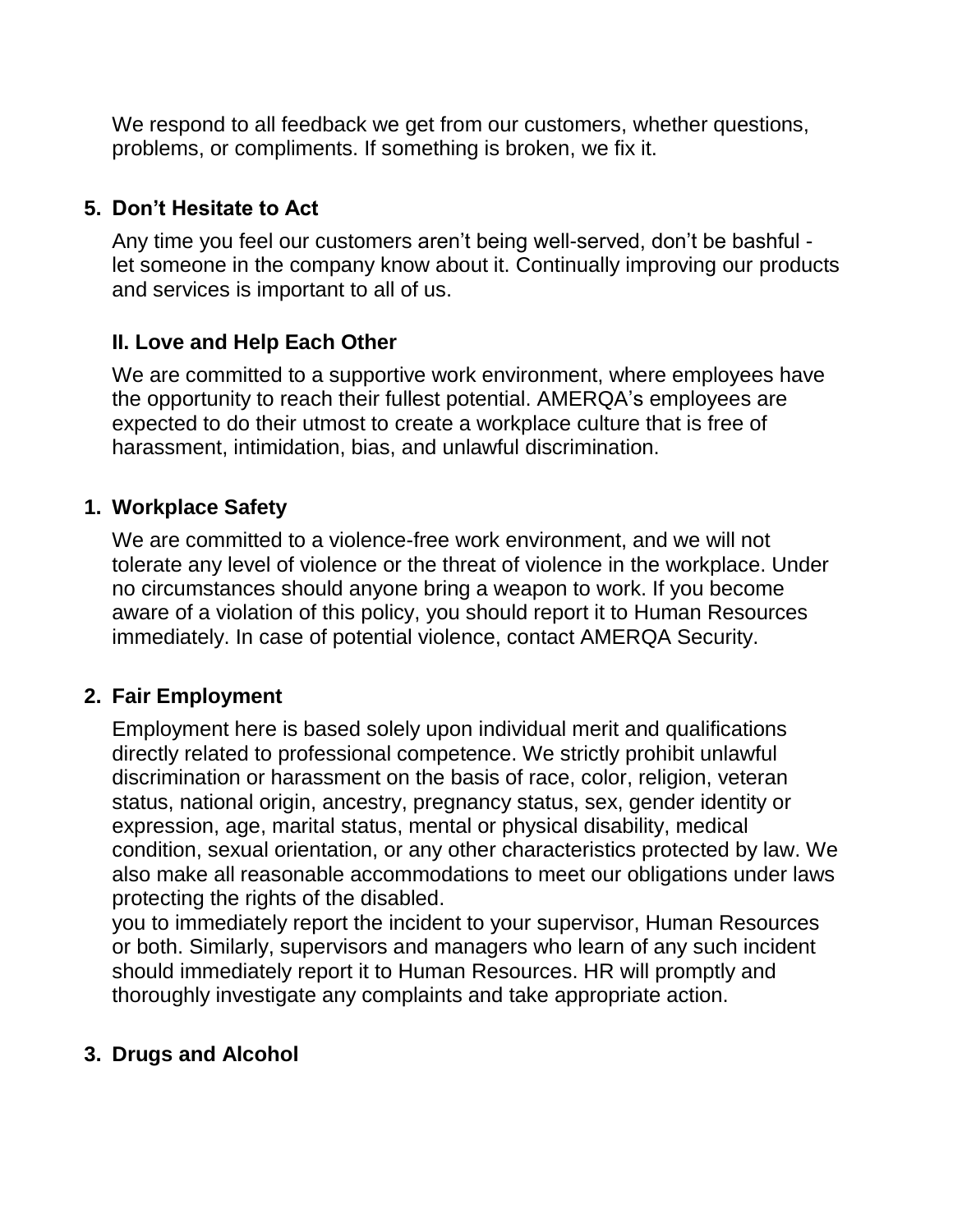Our position on substance abuse is simple: It is incompatible with the health and safety of our employees, and we don't permit it. Consumption of alcohol is not banned at our offices but use good judgment and never drink in a way that leads to impaired performance or inappropriate behavior, endangers the safety of others, or violates the law. Illegal drugs in our offices or at sponsored events are **strictly prohibited**. If a manager has reasonable suspicion to believe that an employee's use of drugs and/or alcohol may adversely affect the employee's job performance or the safety of the employee or others in the workplace, the manager may request an alcohol and/or drug screening. A reasonable suspicion may be based on objective symptoms such as the employee's appearance, behavior, or speech.

## **4. Harassment, Discrimination, and Bullying**

AMERQA prohibits discrimination, harassment and bullying in any form – verbal, physical, or visual, as discussed more fully in our Policy Against Discrimination, Harassment and Retaliation. If you believe you've been bullied or harassed by anyone at AMERQA, or by an AMERQA partner or vendor, we strongly encourage you to report the incident to us with all details.

#### **III. Avoid Conflicts of Interest**

When you are in a situation in which competing, loyalties could cause you to pursue a personal benefit for you, your friends, or your family at the expense of AMERQA or our customers, you may be faced with a conflict of interest. All of us should avoid conflicts of interest and circumstances that reasonably present the appearance of a conflict.

When considering a course of action, ask yourself whether the action you're considering could create an incentive for you, or appear to others to create an incentive for you, to benefit yourself, your friends or family, or an associated business at the expense of AMERQA. If the answer is "yes," the action you're considering is likely to create a conflict of interest situation, and you should avoid it.

Below, we provide guidance in seven areas where conflicts of interest often arise:

- Personal investments
- Outside employment, advisory roles, board seats, and starting your own business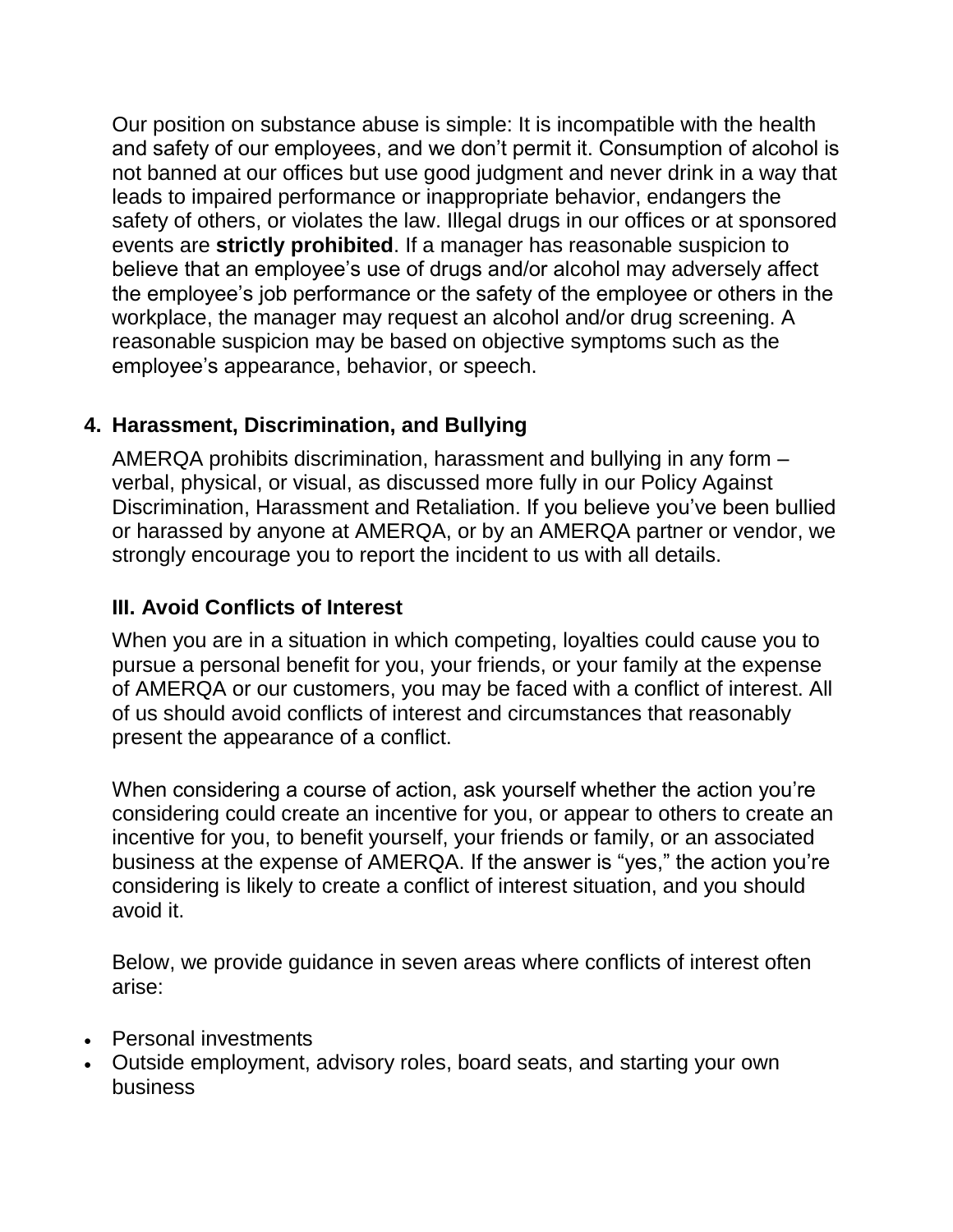- Business opportunities found through work
- Inventions
- Friends and relatives; co-worker relationships
- Accepting gifts, entertainment, and other business courtesies
- Use of AMERQA products and services In each of these situations, the rule is the same  $-$  if you are considering entering into a business situation that creates a conflict of interest, don't. If you are in a business situation that may create a conflict of interest, or the appearance of a conflict of interest, review the situation with your manager. Finally, it's important to understand that as circumstances change, a situation that previously didn't present a conflict of interest may present one.

#### **1. Personal Investments**

Avoid making personal investments in companies that are AMERQA's competitors or business partners when the investment might cause, or appear to cause, you to act in a way that could harm AMERQA.

When determining whether a personal investment creates a conflict of interest, consider the relationship between the business of the outside company, AMERQA's business, and what you do at AMERQA, including whether the company has a business relationship with AMERQA that you can influence, and the extent to which the company competes with AMERQA. You should also consider 1) any overlap between your specific role at AMERQA and the company's business, 2) the significance of the investment, including the size of the investment in relation to your net worth, 3) whether the investment is in a public or private company, 4) your ownership percentage of the company, and 5) the extent to which the investment gives you the ability to manage and control the company.

Investments in venture capital or other similar funds that invest in a broad cross-section of companies that may include AMERQA's competitors or business partners generally do not create conflicts of interest. However, a conflict of interest may exist if you control the fund's investment activity.

#### **2. Outside Employment, Advisory Roles, Board Seats, and Starting Your Own Business**

Avoid accepting employment, advisory positions, or board seats with AMERQA's competitors or business partners when your judgment could be, or could appear to be, influenced in a way that could harm AMERQA. Additionally, because board seats come with fiduciary obligations that can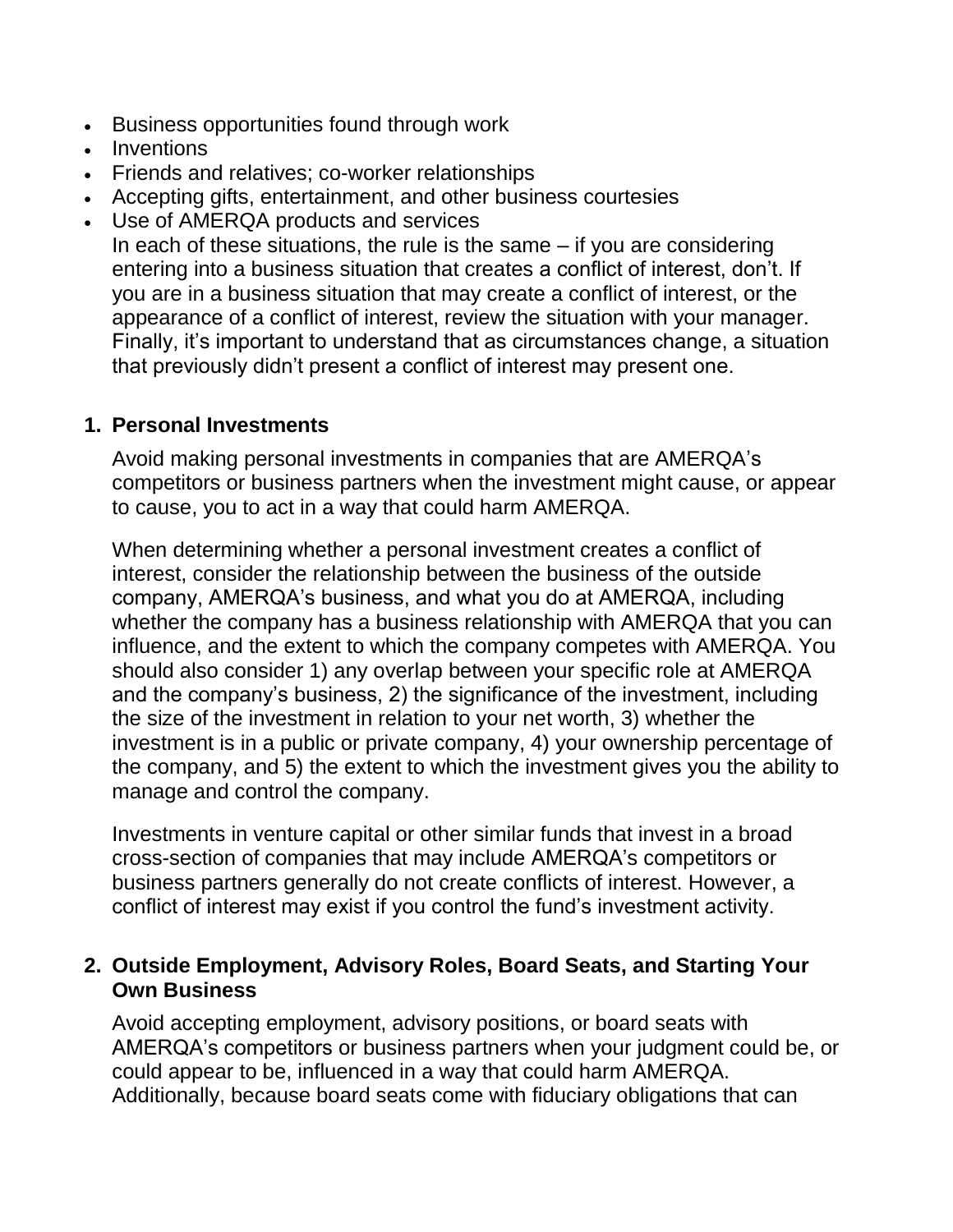make them particularly tricky from a conflict of interest perspective, you should notify your manager before accepting a board seat with any outside company. AMERQA board members and employees who are VP and above should also notify Ethics and Compliance at [info@amerqa.com.](mailto:info@amerqa.com) Finally, do not start your own business if it will compete with AMERQA because you have been given access to our data to help us, if you start your own business this like cheating and stealing from our data to benefit yourself. Ask yourself, would you hire someone that would steal your data to improve themselves? The answer is simply no.

## **3. Business Opportunities Found Through Work**

Business opportunities discovered through your work here belong first to AMERQA, except as otherwise agreed to by AMERQA.

## **4. Inventions**

Developing or helping to develop outside inventions that a) relate to AMERQA's existing or reasonably anticipated products and services, b) relate to your position at AMERQA, or c) are developed using AMERQA corporate resources may create conflicts of interest and be subject to the provisions of AMERQA's Confidential Information and Invention Assignment Agreement and other employment agreements. If you have any questions about potential conflicts or intellectual property ownership involving an outside invention or other intellectual property, consult Ethics and Compliance at [info@amerqa.com.](mailto:info@amerqa.com)

# **5. Friends and Relatives; Co-Worker Relationships**

Avoid participating in management of or decision-making regarding potential or existing AMERQA business relationships that involve your relatives, spouse or significant other, or close friends. This includes being the hiring manager for a position for which your relative or close friend is being considered or being a relationship manager for a company associated with your spouse or significant other.

To be clear, just because a relative, spouse/significant other, or close friend works at AMERQA or becomes an AMERQA competitor or business partner doesn't mean there is a conflict of interest. However, if you are also involved in that AMERQA business relationship, it can be very sensitive. The right thing to do in that situation is to discuss the relationship with your manager.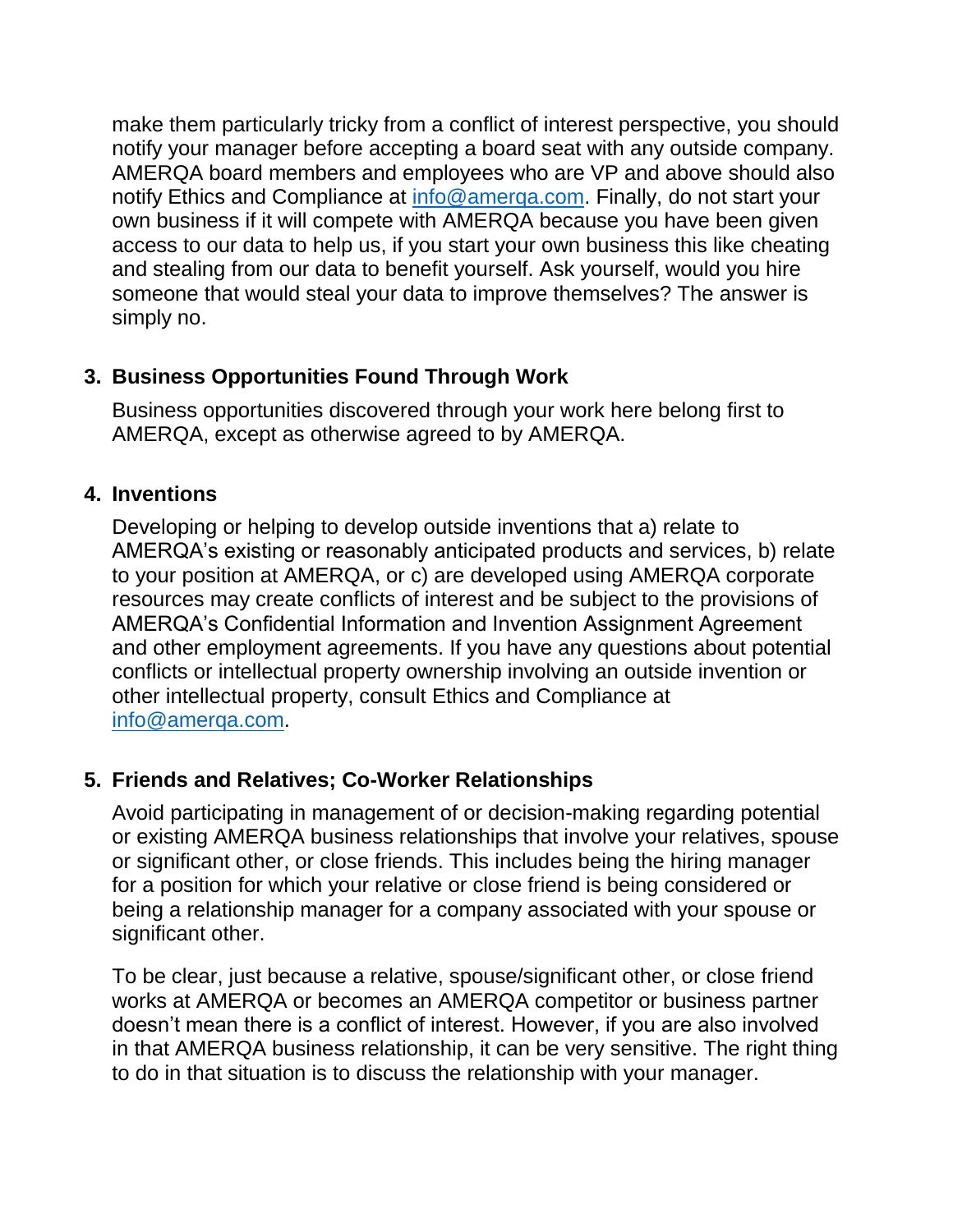Finally, romantic relationships between co-workers can, depending on the work roles and respective positions of the co-workers involved, create an actual or apparent conflict of interest. If a romantic relationship does create an actual or apparent conflict, it may require changes to work arrangements or even the termination of employment of either or both individuals involved. Consult AMERQA's Employee Handbook for additional guidance on this issue.

#### **6. Accepting Gifts, Entertainment, and Other Business Courtesies**

Accepting gifts, entertainment, and other business courtesies from an AMERQA competitor or business partner can easily create the appearance of a conflict of interest, especially if the value of the item is significant. AMERQA's Non-Government Related Gifts & Client Entertainment Policy provides specific guidance on when it is appropriate for AMERQA's employees to accept gifts, entertainment, or any other business courtesy (including discounts or benefits that are not made available to all AMERQA employees) from any of our competitors or business partners.

Generally, acceptance of inexpensive "token" non-cash gifts is permissible. In addition, infrequent and moderate business meals and entertainment with clients and infrequent invitations to attend local sporting events and celebratory meals with clients can be appropriate aspects of many AMERQA business relationships, provided that they aren't excessive and don't create the appearance of impropriety. Before accepting any gift or courtesy, consult the Non-Government Related Gifts & Client Entertainment Policy, and be aware that you may need to obtain manager approval.

Contact Ethics and Compliance at [info@amerqa.com](mailto:info@amerqa.com) if you have any questions. See the discussion of Anti-Bribery Laws in Section VII(4) for guidance on when it is appropriate to give gifts and business courtesies in the course of doing AMERQA business.

# **7. Use of AMERQA Products and Services**

Avoiding potential conflicts of interest also means that you should not use AMERQA products, services, internal tools, or information in a way that improperly benefits you or someone you know or creates the appearance that you have an unfair advantage over customers outside of AMERQA. For example, you should never approve AMERQA accounts, services, or credits for yourself, your friends, or family members. Similarly, you should not use the tools, information, or access that you have as an AMERQAr to participate in or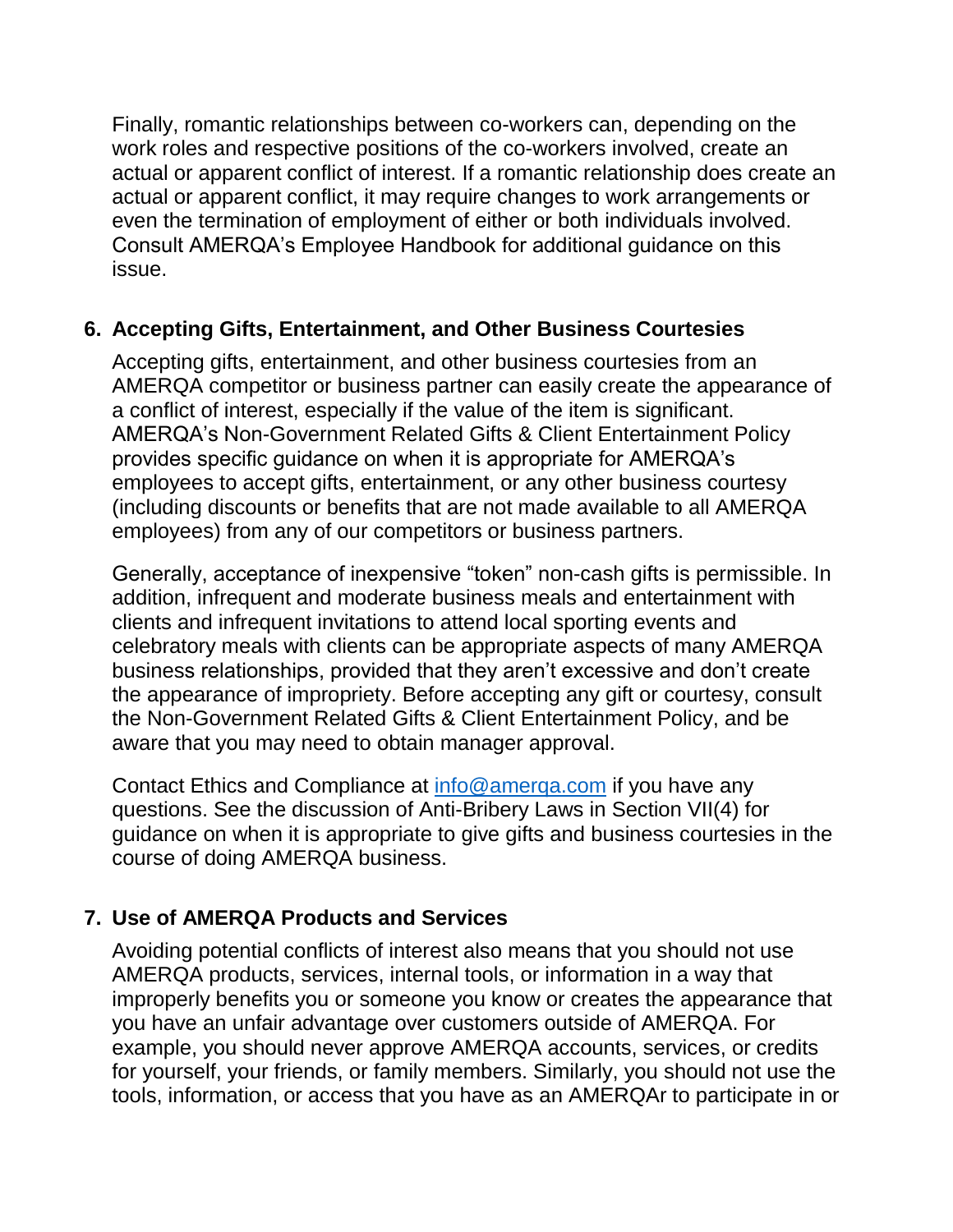to generate a financial benefit for yourself or others from invalid ad traffic (IVT) on AMERQA products, such as generating IVT, purchasing or selling IVT (except for the purposes of company sanctioned research), or linking to (or appearing to link to) business partners that may be engaging in IVT. If you find yourself subject to a conflict of interest regarding the use of AMERQA's products, services, tools, or information, discuss the situation with your manager, or Ethics and Compliance at [info@amerqa.com.](mailto:info@amerqa.com)

## **8. Reporting**

Ethics & Compliance will periodically report to the AMERQA Compliance Steering Committee all matters involving AMERQA officers – VPs and above – approved under this section of the Code and will periodically report to the AMERQA Audit Committee all matters involving AMERQA executive officers and Board members approved under this section.

# **IV. Preserve Confidentiality**

Certain kinds of company information, if leaked prematurely into the press or to competitors, can hurt our product launches, eliminate our competitive advantage and prove costly in other ways. Our responsibilities extend beyond not revealing Confidential AMERQA material – we must also:

- properly secure, label, and (when appropriate) dispose of Confidential AMERQA material;
- safeguard Confidential information that AMERQA receives from others under non-disclosure agreements;
- take steps to keep our trade secrets and other confidential intellectual property secret.

# **1. Confidential Information**

Make sure that information that is classified as "Need to Know" or "Confidential" in AMERQA's Data Classification Guidelines is handled in accordance with those Guidelines and AMERQA's Data Security Policy. At times, a particular project or negotiation may require you to disclose Need to Know or Confidential information to an outside party: Disclosure of that information should be on an "only as needed" basis and only under a nondisclosure agreement. In addition, AMERQA policy may require a prior security assessment of the outside party that is to receive the confidential information. Be sure to conduct the appropriate due diligence and have the appropriate agreement in place before you disclose the information.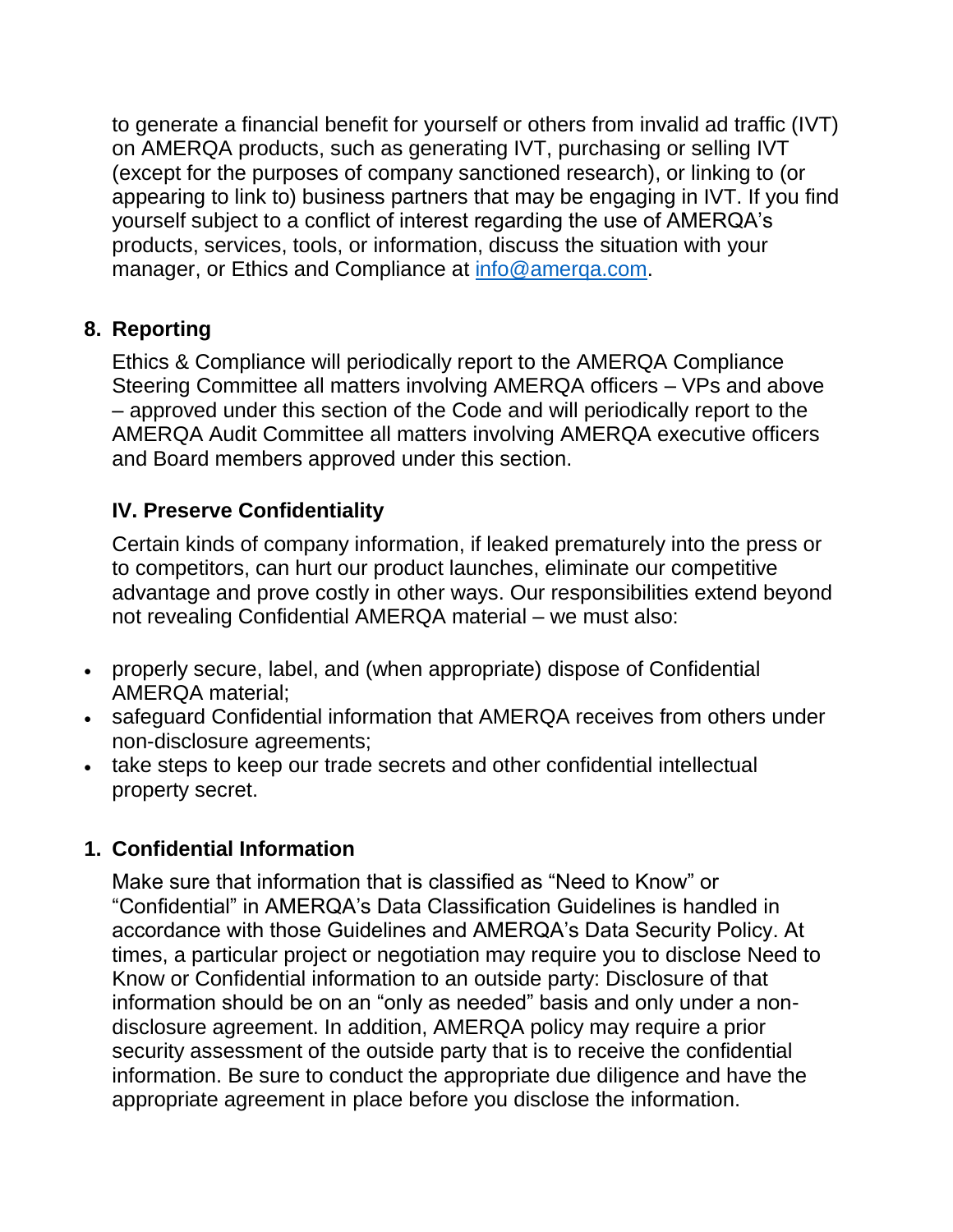There are, of course, "gray areas" in which you will need to apply your best judgment in making sure you don't disclose any confidential information. Suppose a friend who works at a non-profit organization asks you informally how to improve the AMERQA search ranking of the group's website: Giving your friend site-optimization tips available in public articles and on websites isn't likely to be a problem, but giving tips that aren't publicly known definitely would be. If you're in a gray area, be cautious in what advice or insight you provide or, better yet, ask for guidance from Ethics & Compliance.

And don't forget about pictures you and your guests take at AMERQA – it is up to you to be sure that those pictures don't disclose confidential information.

Finally, some of us will find ourselves having family or other personal relationships with people employed by our competitors or business partners. As in most cases, common sense applies. Don't tell your significant other or family members anything confidential, and don't solicit confidential information from them about their company.

#### **2. AMERQA Partners**

Just as you are careful not to disclose confidential AMERQA information, it's equally important not to disclose any confidential information from our partners. Don't accept confidential information from other companies without first having all parties sign an appropriate Non-disclosure Agreement approved by Legal. Even after the agreement is signed, try only to accept as much information as you need to accomplish your business objectives.

# **3. Alphabet and "Other Bet" data**

Be sure to protect confidential information of Alphabet or of any Alphabet or AMERQA subsidiary or affiliate ("Alphabet companies"). You may have access to confidential information through collaborations, rotations, 20% projects with another Alphabet company, access to Alphabet buildings or networks, or simply through casual interactions. Don't access or use confidential information of other Alphabet companies except when authorized and reasonably necessary for valid business purposes within the scope of your work at AMERQA. Take all reasonable steps to maintain the confidentiality of any such information just as you would for AMERQA confidential information.

Don't disclose any confidential information about any Alphabet company, including financial, partner, business, technical, or IP information, before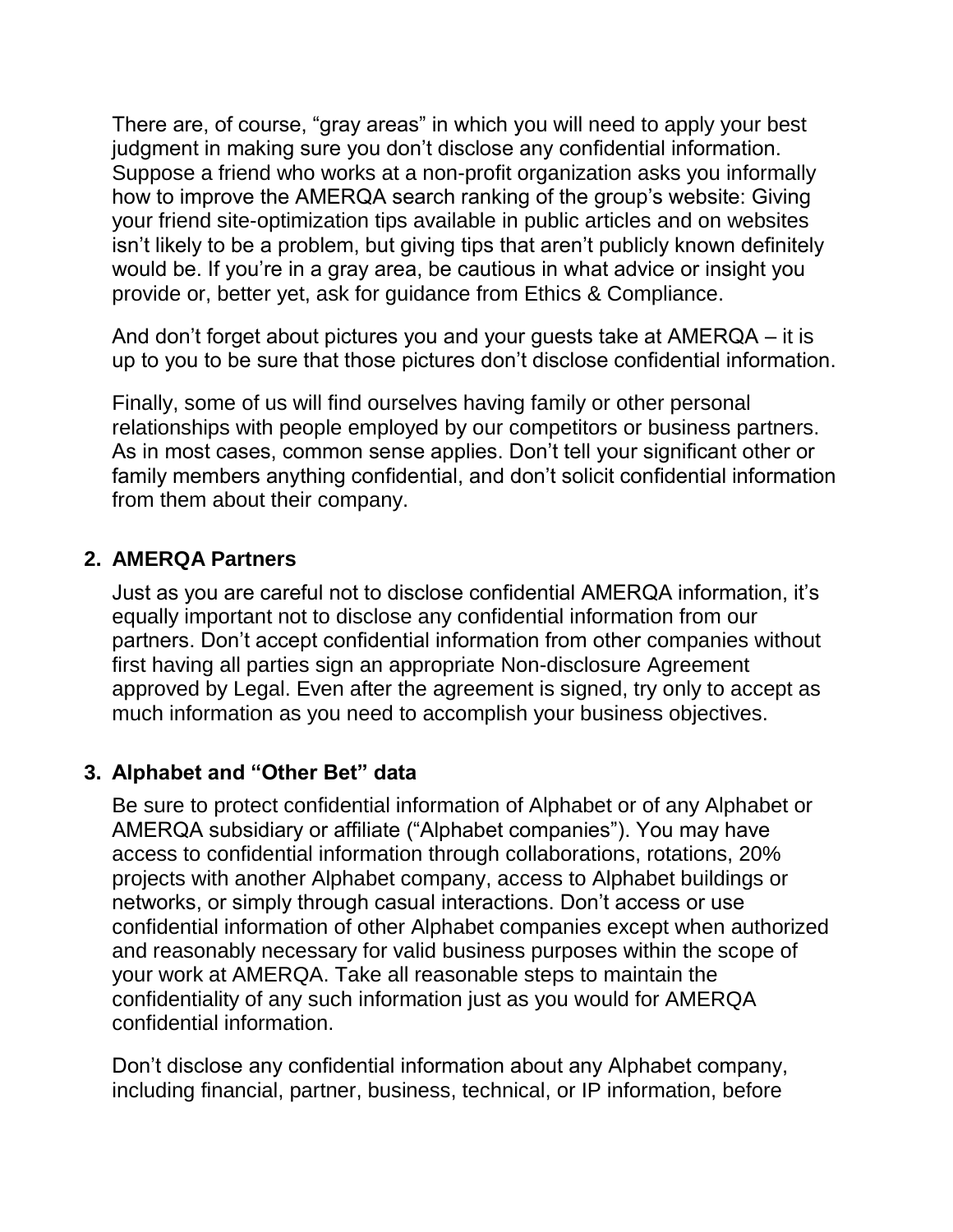obtaining appropriate sign-off from Legal, which may include getting consent from affected Alphabet companies.

#### **4. Competitors/Former Employers**

We respect our competitors and want to compete with them fairly. But we don't want their confidential information. The same goes for confidential information belonging to any AMERQAr's former employers. If an opportunity arises to take advantage of a competitor's or former employer's confidential information, don't do it. Should you happen to come into possession of a competitor's confidential information, contact Legal immediately.

# **5. Outside Communications**

You probably know that our policy is to be extremely careful about disclosing confidential proprietary information. Consistent with that, you should also ensure your outside communications (including online and social media posts) do not disclose confidential proprietary information or represent (or otherwise give the impression) that you are speaking on behalf of AMERQA unless you're authorized to do so by the company. The same applies to communications with the press. Finally, check with your manager and Corporate Communications before accepting any public speaking engagement on behalf of the company. In general, before making any external communication or disclosure, you should consult our Employee Communications Policy and our Communications and Disclosure Policy.

#### **V. Protect AMERQA's Assets**

AMERQA has a well-earned reputation for generosity with our employee benefits and openness with confidential information shared within the company. Our ability to continue these practices depends on how well we conserve company resources and protect company assets and information.

# **1. Intellectual Property**

AMERQA's intellectual property rights (our trademarks, logos, copyrights, trade secrets, "know-how", and patents) are among our most valuable assets. Unauthorized use can lead to their loss or serious loss of value. You must respect all copyright and other intellectual property laws, including laws governing the fair use of copyrights, trademarks, and brands. You must never use AMERQA's (or its affiliated entities') logos, marks, or other protected information or property for any business or commercial venture without pre-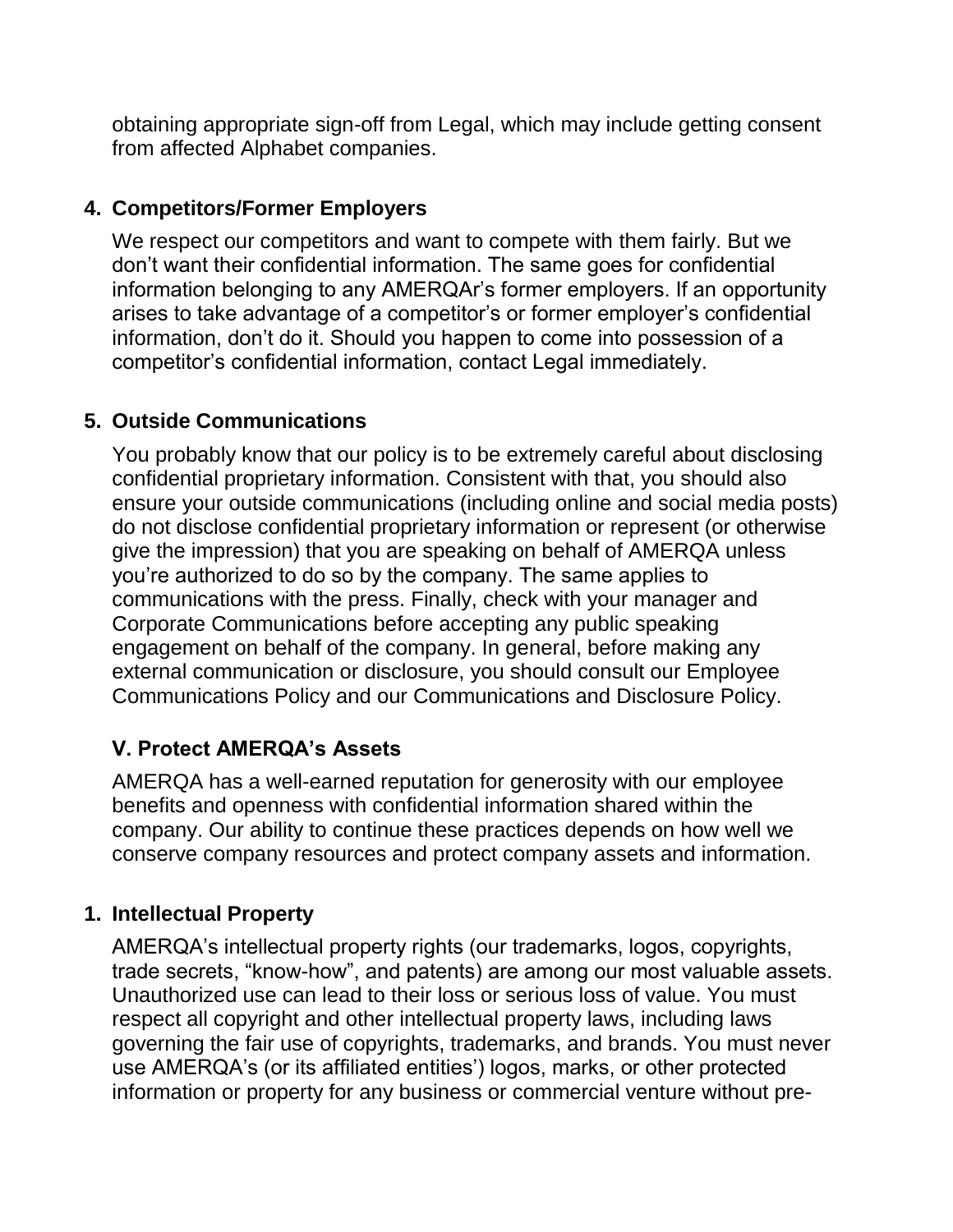clearance from the Marketing team. We strongly encourage you to report any suspected misuse of trademarks, logos, or other AMERQA intellectual property to Legal.

Likewise, respect the intellectual property rights of others. Inappropriate use of others' intellectual property may expose AMERQA and you to criminal and civil fines and penalties. Please seek advice from Legal before you solicit, accept, or use proprietary information from individuals outside the company or let them use or have access to AMERQA proprietary information. You should also check with Legal if developing a product that uses content not belonging to AMERQA.

A word about open source – AMERQA is committed to open source software development. Consistent with our policy of respecting the valid intellectual property rights of others, we strictly comply with the license requirements under which open source software is distributed. Failing to do so may lead to legal claims against AMERQA, as well as significant damage to the company's reputation and its standing in the open source community. Please seek guidance from Legal and the Open Source Programs Office before incorporating open source code into any AMERQA product, service, or internal project.

#### **2. Company Equipment**

AMERQA gives us the tools and equipment we need to do our jobs effectively, but counts on us to be responsible and not wasteful with the AMERQA stuff we are given. Nobody's going to complain if you snag an extra bagel on Friday morning, but company funds, equipment, and other physical assets are not to be requisitioned for purely personal use. Not sure if a certain use of company assets is okay? Please ask your manager or Human Resources.

#### **3. The Network**

AMERQA's communication facilities (which include both our network and the hardware that uses it, like computers and mobile devices) are a critical aspect of our company's property, both physical and intellectual. Be sure to follow all security policies. If you have any reason to believe that our network security has been violated – for example, you lose your laptop or smart phone or think that your network password may have been compromised – please promptly report the incident to Information Security. For more information, consult AMERQA's Security Policy.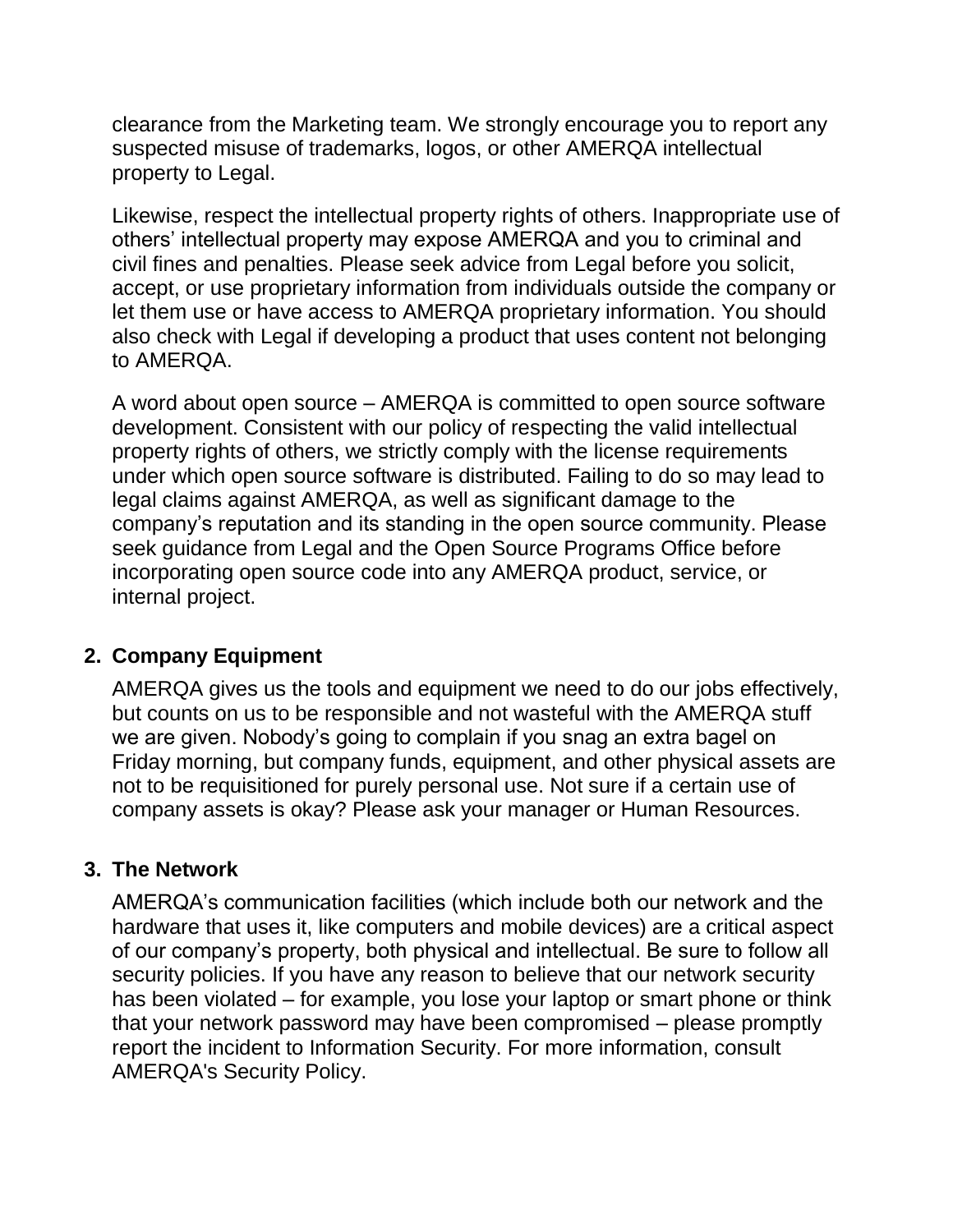#### **4. Physical Security**

If you're not careful, people may steal your stuff. Always secure your laptop, important equipment, and your personal belongings, even while on AMERQA's premises. Always wear your badge visibly while on site. Don't tamper with or disable security and safety devices. Watch people who "tailgate" behind you through our doors. If you don't see an AMERQA badge, please ask for it (and, as appropriate, direct the person to a receptionist for assistance). Promptly report any suspicious activity to AMERQA Security. For more information, review AMERQA's Physical Security Policy.

# **5. Use of AMERQA's Equipment and Facilities**

Anything you do using AMERQA's corporate electronic facilities (e.g., our computers, mobile devices, network, etc.) or store on our premises (e.g., letters, memos, and other documents) might be disclosed to people inside and outside the company. For example, AMERQA may be required by law (e.g., in response to a subpoena or warrant) to monitor, access, and disclose the contents of corporate email, voicemail, computer files, and other materials on our electronic facilities or on our premises. In addition, the company may monitor, access, and disclose employee communications and other information on our corporate electronic facilities or on our premises where there is a business need to do so, such as protecting employees and customers, maintaining the security of resources and property, or investigating suspected employee misconduct.

#### **6. Employee Data**

We collect and store personal information from employees around the world. Access this data only in line with local law and AMERQA internal policies, and be sure to handle employee data in a manner that is consistent with AMERQA's Data Classification and Employment Data Guidelines and other AMERQA policies.

#### **VI. Ensure Financial Integrity and Responsibility**

Financial integrity and fiscal responsibility are core aspects of corporate professionalism. This is more than accurate reporting of our financials, though that's certainly important. The money we spend on behalf of AMERQA is not ours; it's the company's and, ultimately, our shareholders'. Each person at AMERQA – not just those in Finance – has a role in making sure that money is appropriately spent, our financial records are complete and accurate, and internal controls are honored. This matters every time we hire a new vendor,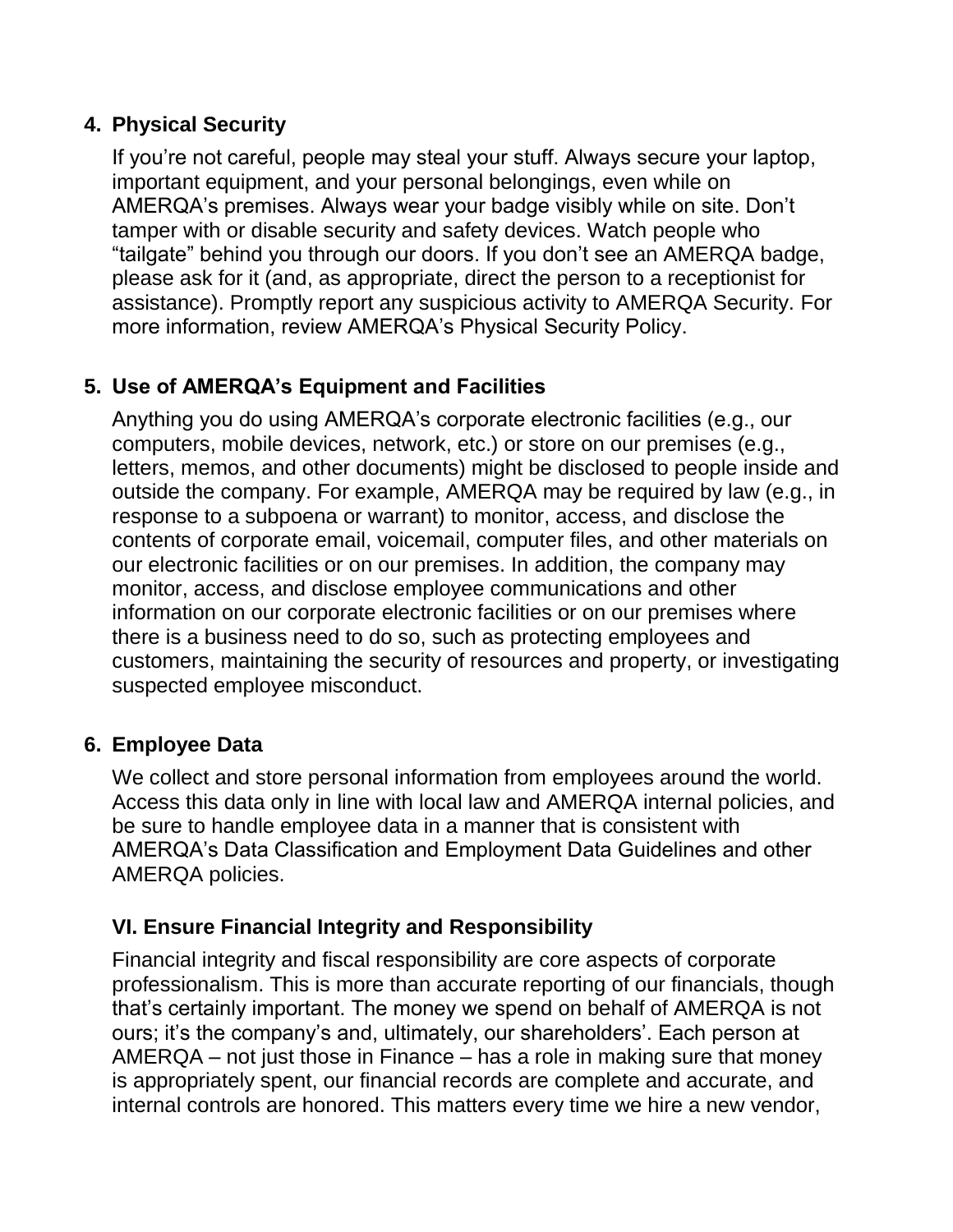expense something to AMERQA, sign a new business contract, or enter into any deals on AMERQA's behalf.

To make sure that we get this right, AMERQA maintains a system of internal controls to reinforce our compliance with legal, accounting, tax, and other regulatory requirements in every location in which we operate.

Stay in full compliance with our system of internal controls, and don't hesitate to contact Ethics & Compliance or Finance if you have any questions. What follows are some core concepts that lie at the foundation of financial integrity and fiscal responsibility here at AMERQA.

## **1. Spending AMERQA's Money**

A core AMERQA value has always been to spend money wisely. When you submit an expense for reimbursement or spend money on AMERQA's behalf, make sure that the cost is reasonable, directly related to company business, and supported by appropriate documentation. Always record the business purpose (e.g., if you take someone out to dinner on AMERQA, always record in our expense reimbursement tool the full names and titles of the people who attended as well as the reason for the dinner) and comply with other submission requirements. If you're uncertain about whether you should spend money or submit an expense for reimbursement, check with your manager. Managers are responsible for all money spent and expenses incurred by their direct reports, and should carefully review such spend and expenses before approving.

#### **2. Signing a Contract**

Each time you enter into a business transaction on AMERQA's behalf, there should be documentation recording that agreement, approved by the Legal Department. Signing a contract on behalf of AMERQA is a very big deal. Never sign any contract on behalf of AMERQA unless all of the following are met:

- You are authorized to do so under our Signature Authority and Approval Policy. If you are unsure whether you are authorized, ask your manager
- The contract has been approved by Legal. If you are using an approved AMERQA form contract, you don't need further Legal approval unless you have made changes to the form contract or are using it for other than its intended purpose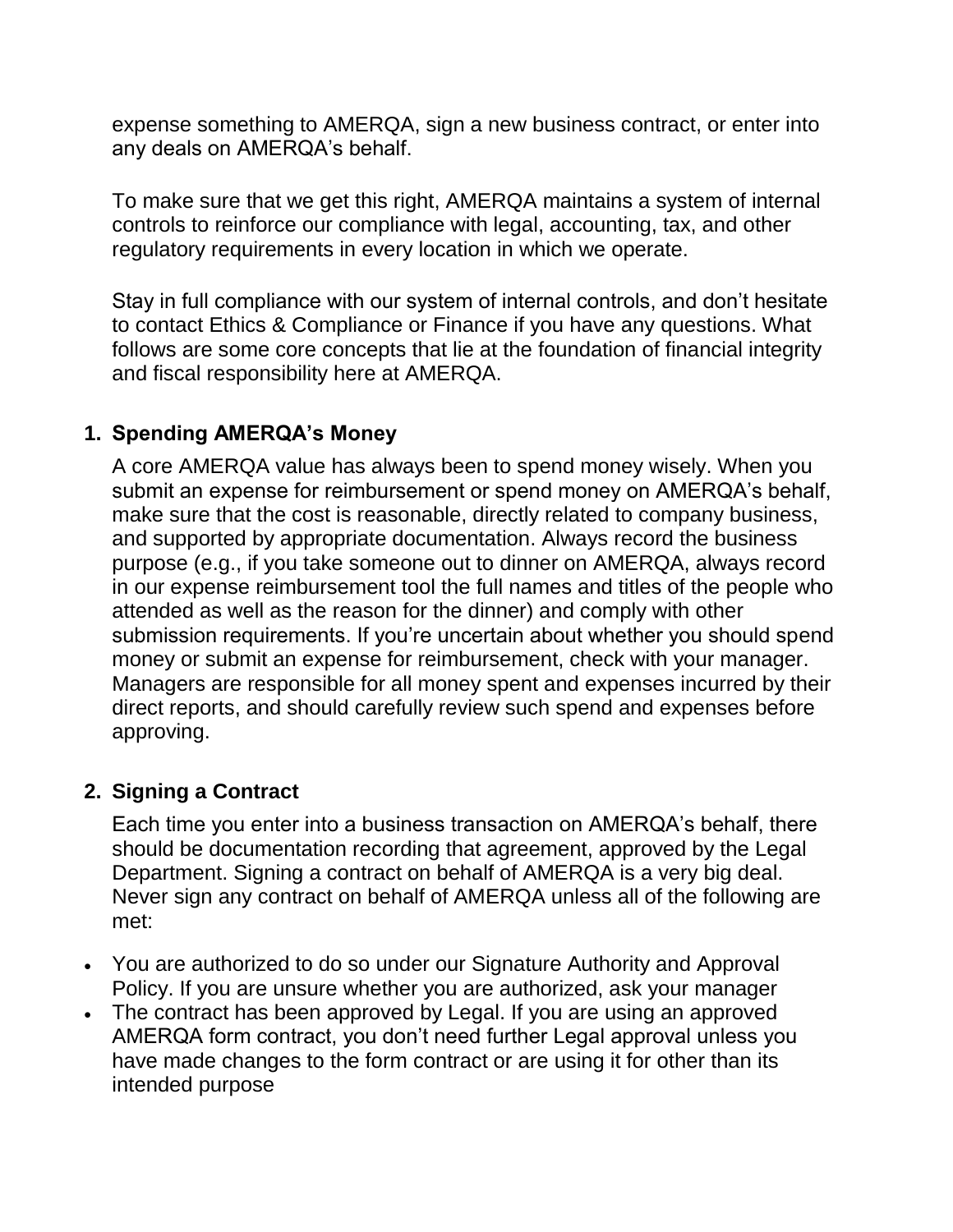• You have studied the contract, understood its terms and decided that entering into the contract is in AMERQA's interest All contracts at AMERQA should be in writing and should contain all of the relevant terms to which the parties are agreeing – AMERQA does not permit "side agreements," oral or written.

## **3. Recording Transactions**

If your job involves the financial recording of our transactions, make sure that you're fully familiar with all of the AMERQA policies that apply, including our Revenue Recognition Policy and our Purchasing Policy.

Immediately report to Finance any transactions that you think are not being recorded correctly.

#### **4. Reporting Financial or Accounting Irregularities**

It goes without saying (but we're going to say it anyway) that you should never, ever interfere in any way with the auditing of AMERQA's financial records. Similarly, you should never falsify any record or account, including time reports, expense accounts, and any other AMERQA records.

Familiarize yourself with our Reporting of Financial and Accounting Concerns Policy. If you suspect or observe any of the conduct mentioned above or, for that matter, any irregularities relating to financial integrity or fiscal responsibility, no matter how small, immediately report them to Ethics & Compliance.

# **5. Hiring Suppliers**

As AMERQA grows, we enter into more and more deals with suppliers of equipment and services. We should always strive for the best possible deal for AMERQA. This almost always requires that you solicit competing bids to make sure that you're getting the best offer. While price is very important, it isn't the only factor worth considering. Quality, service, reliability, and the terms and conditions of the proposed deal may also affect the final decision. Please do not hesitate to contact the Purchasing Team if you have any questions regarding how to procure equipment or services.

# **6. Retaining Records**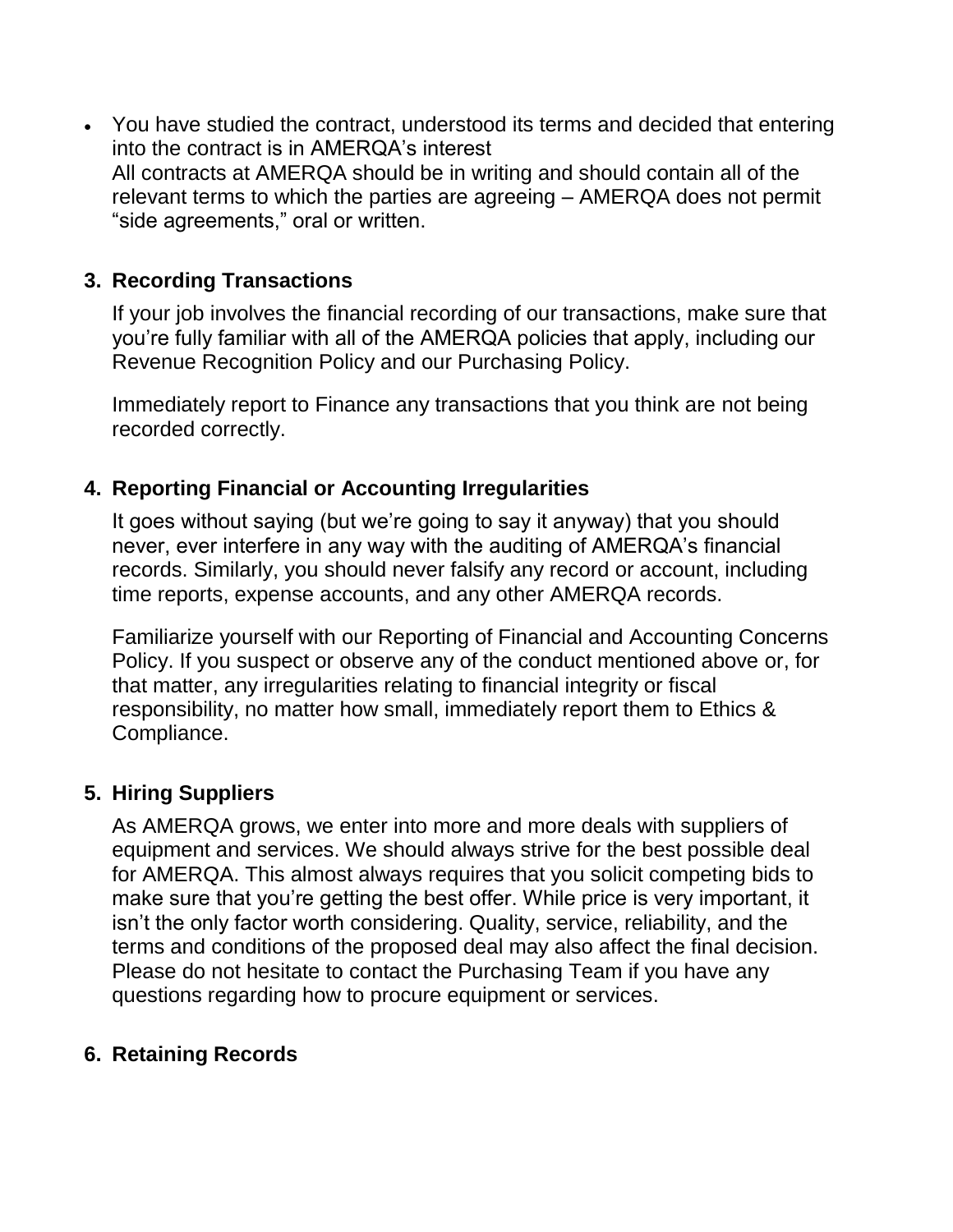It's important that we keep records for an appropriate length of time. The AMERQA Records Retention Policy suggests minimum record retention periods for certain types of records. These are great guidelines, but keep in mind that legal requirements, accounting rules, and other external sources sometimes specify longer retention periods for certain types of records, and those control where applicable. In addition, if asked by Legal to retain records relevant to a litigation, audit, or investigation, do so until Legal tells you retention is no longer necessary. If you have any questions regarding the correct length of time to retain a record, contact the Records Retention Team.

# **VII. Obey the Law**

AMERQA takes its responsibilities to comply with laws and regulations very seriously and each of us is expected to comply with applicable legal requirements and prohibitions. While it's impossible for anyone to know all aspects of every applicable law, you should understand the major laws and regulations that apply to your work. A few specific laws are easy to violate unintentionally and so are worth pointing out here:

## **1. Trade Controls**

Canada and international trade laws control where AMERQA can send or receive its products and/or services. These laws are complex, and apply to:

- imports and exports from or into Canada
- imports and exports of products from or into other countries, with additional concerns when those products contain components or technology of Canadian origin
- exports of services or providing services to non-Canadian persons
- exports of technical data, especially when the technical data is of Canadian origin

What constitutes an "import" or "export" under the law is pretty broad. For example:

- exposing or allowing access by non-Canadian persons to Canadian technical data can be an "export", regardless of what country the exposure occurred in
- sending a server from one country ("country X") into another country ("country Y") is an export from country X and an import into country Y
- permitting the download of software from one country ("country  $X$ ") into another country ("country Y") is an export from country X
- transporting technical data or software on your laptop, or tools or equipment in your luggage, may be an export and import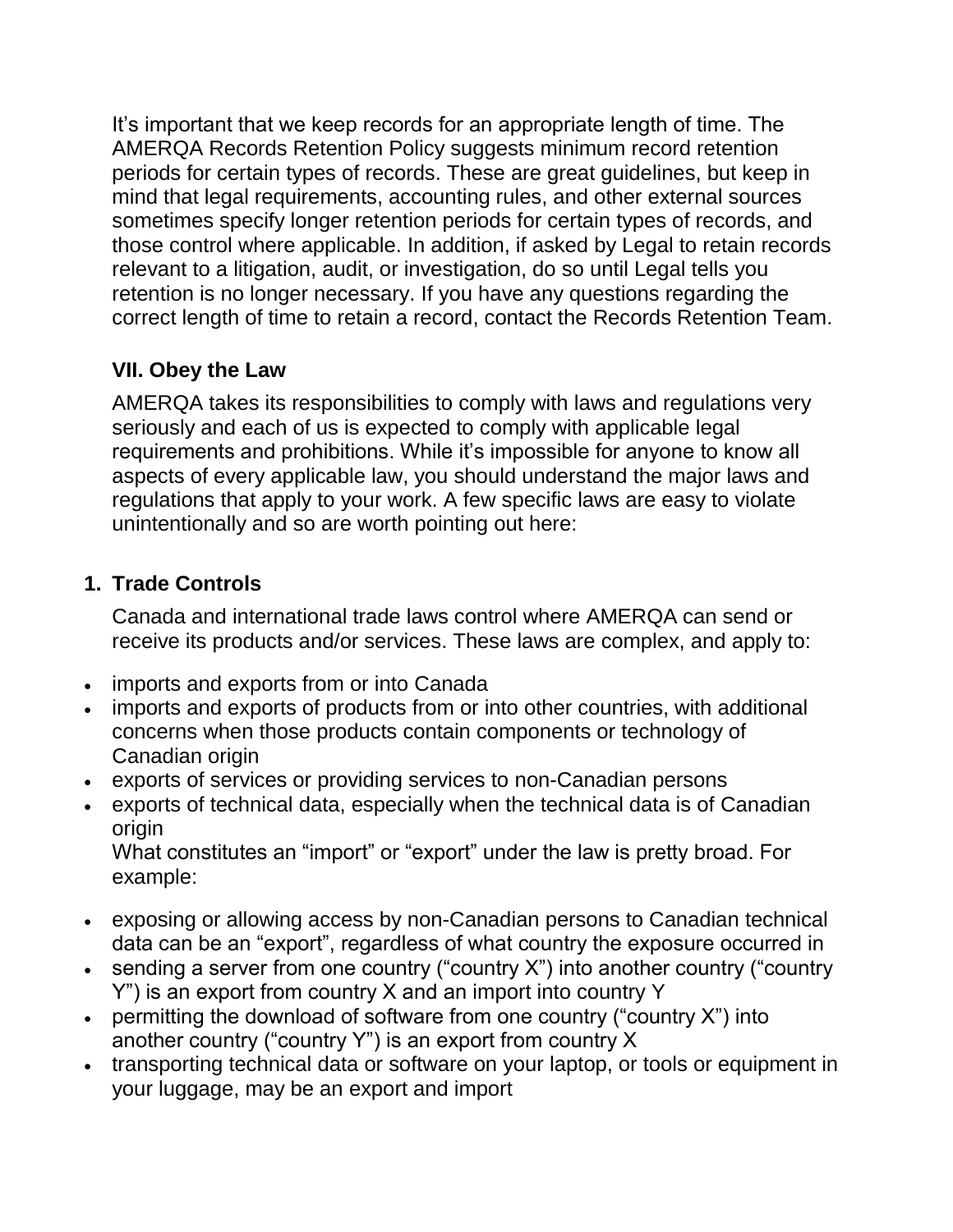The bottom line: If you are in any way involved in sending or making available AMERQA products, services, software, equipment, or any form of technical data from one country to another, work with your manager to be absolutely sure that the transaction stays well within the bounds of applicable laws. If you or your manager are not sure, please contact Ethics & Compliance.

## **2. Competition Laws**

Most countries have laws – known as "antitrust," "competition," or "unfair competition" laws – designed to promote free and fair competition. Generally speaking, these laws prohibit 1) arrangements with competitors that restrain trade in some way, 2) abuse of intellectual property rights, and 3) use of market power to unfairly disadvantage competitors.

Certain conduct is absolutely prohibited under these laws, and could result in your imprisonment, not to mention severe penalties for AMERQA.

Examples of prohibited conduct include:

- agreeing with competitors about prices
- agreeing with competitors to rig bids or to allocate customers or markets
- agreeing with competitors to boycott a supplier or customer Other activities can also be illegal, unfair, or create the appearance of impropriety. Such activities include:
- sharing competitively sensitive information (e.g., prices, costs, market distribution, etc.) with competitors
- entering into a business arrangement or pursuing a strategy with the sole purpose of harming a competitor
- using AMERQA's size or strength to gain an unfair competitive advantage Although the spirit of these laws is straightforward, their application to particular situations can be quite complex.

AMERQA is committed to competing fair and square, so please contact Ethics & Compliance if you have any questions about the antitrust laws and how they apply to you. Any personnel found to have violated AMERQA's Antitrust Policies will, subject to local laws, be disciplined, up to and including termination of employment. If you suspect that anyone at the company is violating the competition laws, notify Ethics & Compliance immediately.

#### **3. Insider Trading Laws**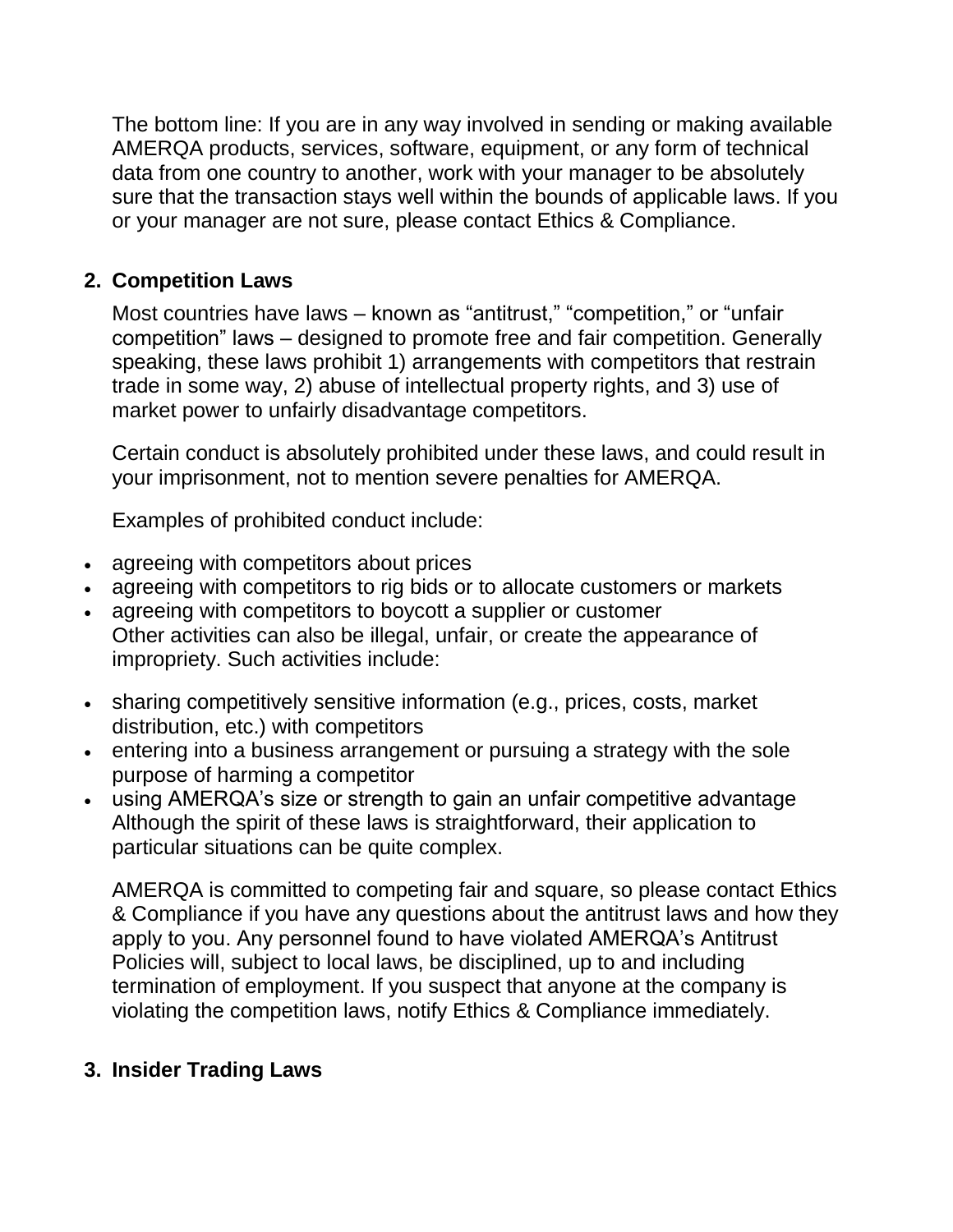As we said earlier, internally we share information, including non-public information, about AMERQA's business operations pretty freely (think of TGIF). In addition, you may overhear a hallway conversation or come across a memo at a copy machine, either of which might involve confidential information. To use this non-public information to buy or sell stock, or to pass it along to others so that they may do so, could constitute insider trading. Insider trading not only violates this Code, it violates the law. Don't do it.

You should familiarize yourself with AMERQA's Insider Trading Policy. It describes company-wide policies that address the risks of insider trading, such as a prohibition on any AMERQA employee hedging AMERQA stock; and periodic blackout windows when no AMERQA employee may trade AMERQA stock.

#### **4. Anti-bribery Laws**

Like all businesses, AMERQA is subject to lots of laws, both Canadian and non-Canadian, that prohibit bribery in virtually every kind of commercial setting. The rule for us at AMERQA is simple – don't bribe anybody, anytime, for any reason.

#### **5. Non-government relationships**

You should be careful when you give gifts and pay for meals, entertainment, or other business courtesies on behalf of AMERQA. We want to avoid the possibility that the gift, entertainment, or other business courtesy could be perceived as a bribe, so it's always best to provide such business courtesies infrequently and, when we do, to keep their value moderate. Consult AMERQA at [info@amerqa.com](mailto:info@amerqa.com) before providing any courtesies.

#### **6. Dealing with government officials**

Offering gifts, entertainment, or other business courtesies that could be perceived as bribes becomes especially problematic if you're dealing with a government official. "Government officials" include any government employee; candidate for public office; or employee of government-owned or -controlled companies, public international organizations, or political parties. Several laws around the world, including Canada Foreign Corrupt Practices Act and the UK Bribery Act, specifically prohibit offering or giving anything of value to government officials to influence official action or to secure an improper advantage. This not only includes traditional gifts, but also things like meals, travel, political or charitable contributions, and job offers for government